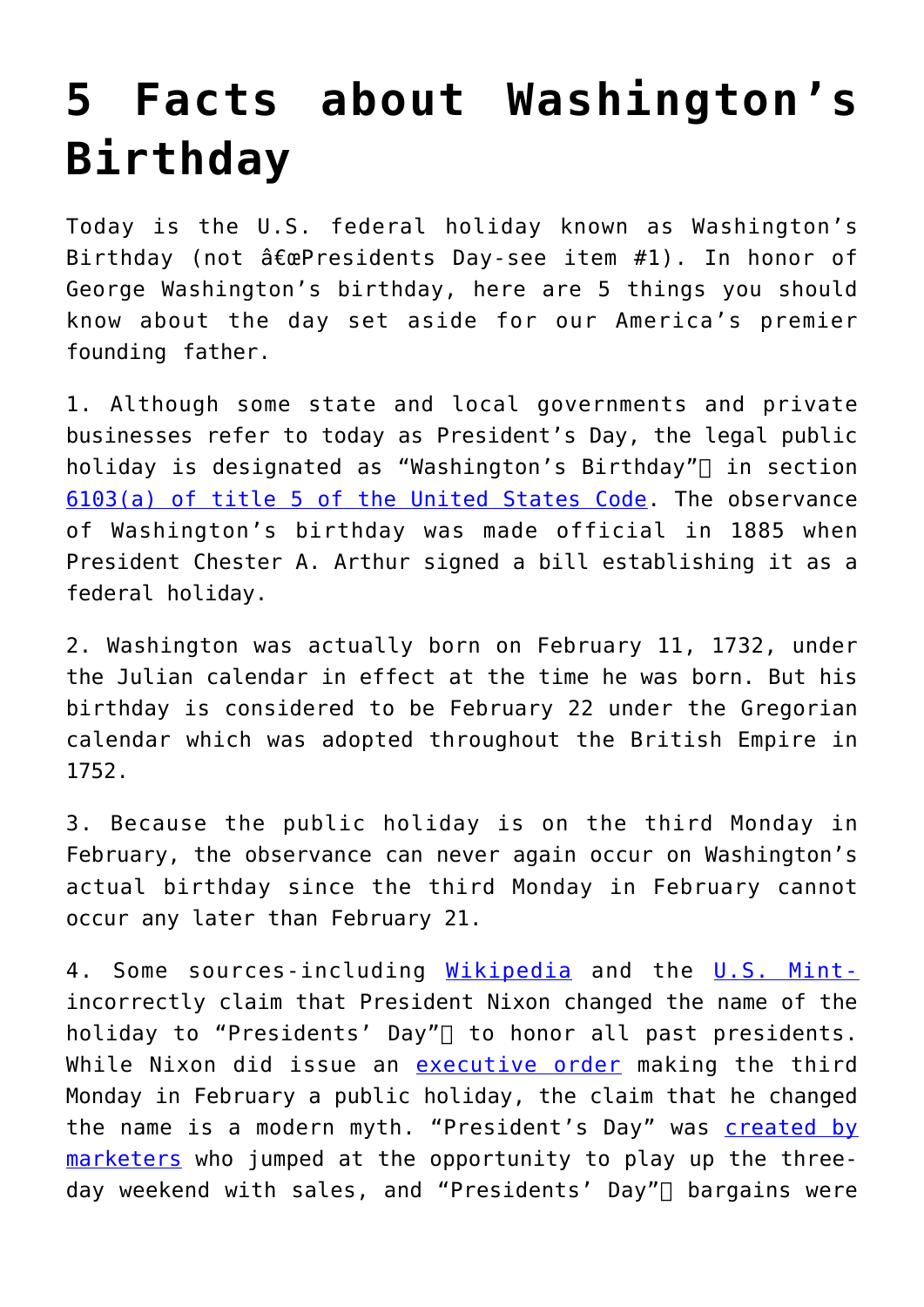advertised at stores around the country.

5. Almost every February 22 since 1888 President Washington's 1796 Farewell Address has been read in the United States Senate. Here is the text of that address:

*Friends and Citizens:*

*The period for a new election of a citizen to administer the executive government of the United States being not far distant, and the time actually arrived when your thoughts must be employed in designating the person who is to be clothed with that important trust, it appears to me proper, especially as it may conduce to a more distinct expression of the public voice, that I should now apprise you of the resolution I have formed, to decline being considered among the number of those out of whom a choice is to be made.I beg you, at the same time, to do me the justice to be assured that this resolution has not been taken without a strict regard to all the considerations appertaining to the relation which binds a dutiful citizen to his country; and that in withdrawing the tender of service, which silence in my situation might imply, I am influenced by no diminution of zeal for your future interest, no deficiency of grateful respect for your past kindness, but am supported by a full conviction that the step is compatible with both.The acceptance of, and continuance hitherto in, the office to which your suffrages have twice called me have been a uniform sacrifice of inclination to the opinion of duty and to a deference for what appeared to be your desire. I constantly hoped that it would have been much earlier in my power, consistently with motives which I was not at liberty to disregard, to return to that retirement from which I had been reluctantly drawn. The strength of my inclination to do this, previous to the last election, had even led to the preparation of an address to declare it to you; but mature reflection on the then perplexed and critical posture of our affairs with foreign nations, and the unanimous advice of*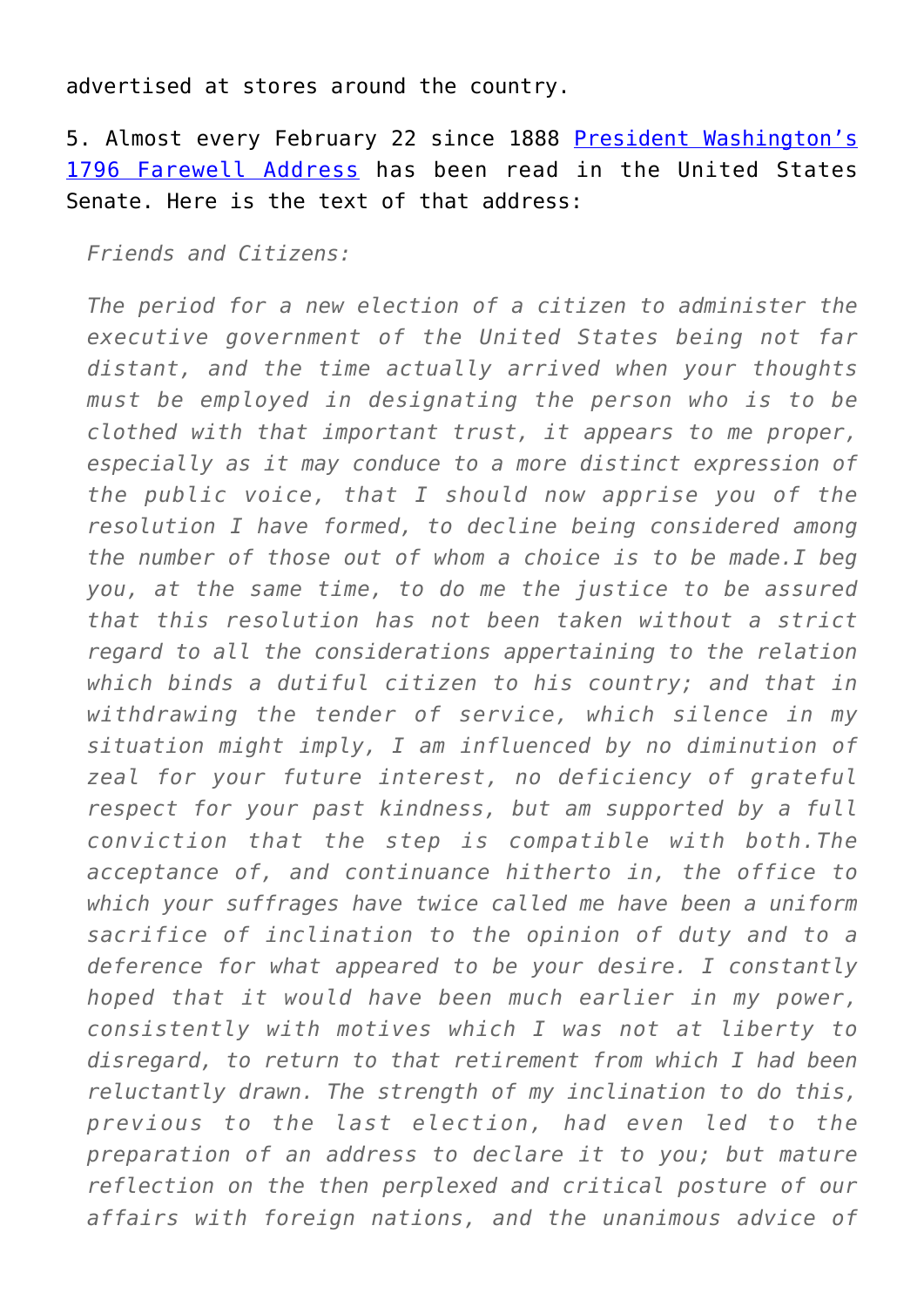*persons entitled to my confidence, impelled me to abandon the idea.I rejoice that the state of your concerns, external as well as internal, no longer renders the pursuit of inclination incompatible with the sentiment of duty or propriety, and am persuaded, whatever partiality may be retained for my services, that, in the present circumstances of our country, you will not disapprove my determination to retire.The impressions with which I first undertook the arduous trust were explained on the proper occasion. In the discharge of this trust, I will only say that I have, with good intentions, contributed towards the organization and administration of the government the best exertions of which a very fallible judgment was capable. Not unconscious in the outset of the inferiority of my qualifications, experience in my own eyes, perhaps still more in the eyes of others, has strengthened the motives to diffidence of myself; and every day the increasing weight of years admonishes me more and more that the shade of retirement is as necessary to me as it will be welcome. Satisfied that if any circumstances have given peculiar value to my services, they were temporary, I have the consolation to believe that, while choice and prudence invite me to quit the political scene, patriotism does not forbid it.In looking forward to the moment which is intended to terminate the career of my public life, my feelings do not permit me to suspend the deep acknowledgment of that debt of gratitude which I owe to my beloved country for the many honors it has conferred upon me; still more for the steadfast confidence with which it has supported me; and for the opportunities I have thence enjoyed of manifesting my inviolable attachment, by services faithful and persevering, though in usefulness unequal to my zeal. If benefits have resulted to our country from these services, let it always be remembered to your praise, and as an instructive example in our annals, that under circumstances in which the passions, agitated in every direction, were liable to mislead, amidst appearances sometimes dubious, vicissitudes of fortune often discouraging, in situations in which not unfrequently want of*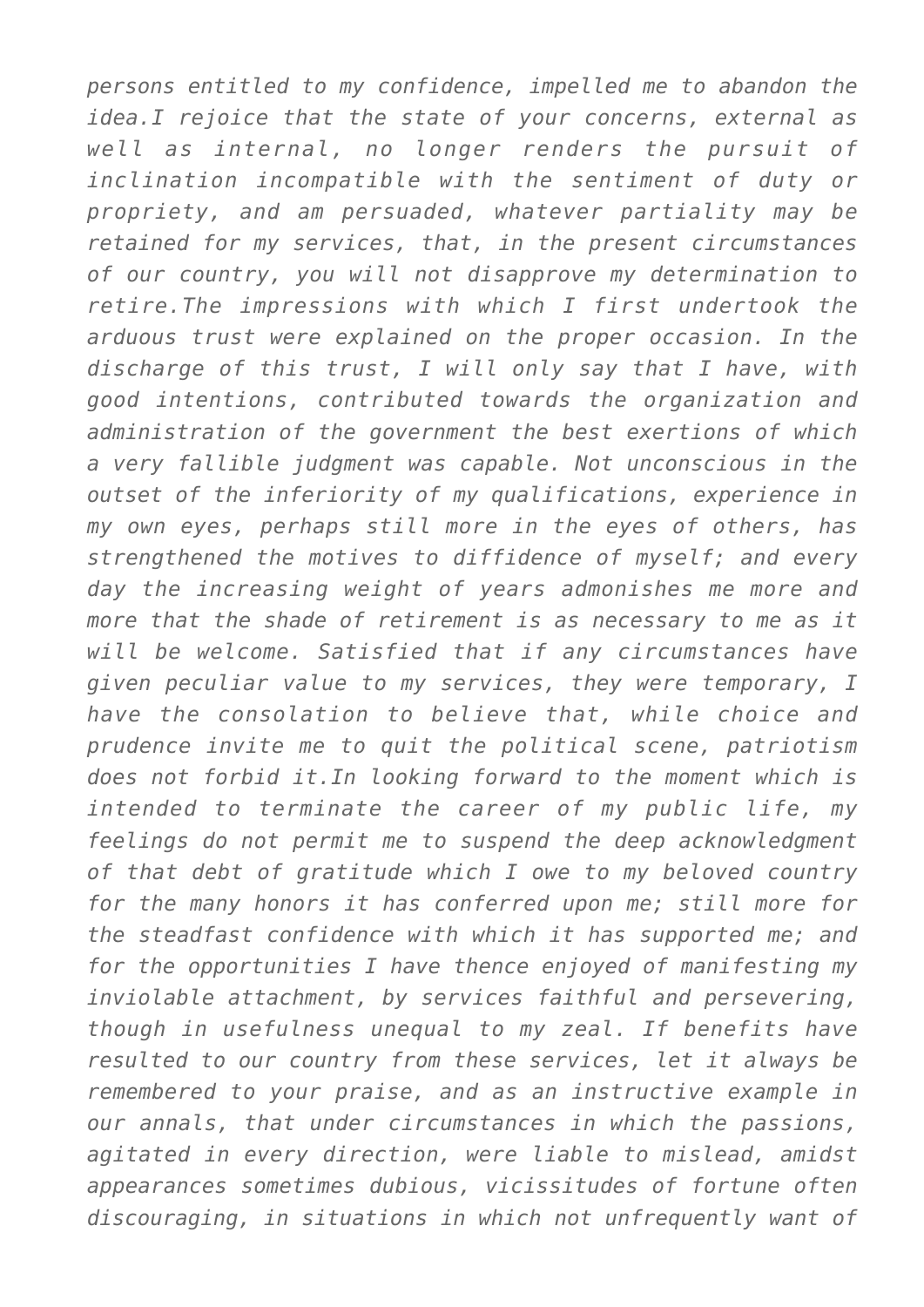*success has countenanced the spirit of criticism, the constancy of your support was the essential prop of the efforts, and a guarantee of the plans by which they were effected. Profoundly penetrated with this idea, I shall carry it with me to my grave, as a strong incitement to unceasing vows that heaven may continue to you the choicest tokens of its beneficence; that your union and brotherly affection may be perpetual; that the free Constitution, which is the work of your hands, may be sacredly maintained; that its administration in every department may be stamped with wisdom and virtue; that, in fine, the happiness of the people of these States, under the auspices of liberty, may be made complete by so careful a preservation and so prudent a use of this blessing as will acquire to them the glory of recommending it to the applause, the affection, and adoption of every nation which is yet a stranger to it.Here, perhaps, I ought to stop. But a solicitude for your welfare, which cannot end but with my life, and the apprehension of danger, natural to that solicitude, urge me, on an occasion like the present, to offer to your solemn contemplation, and to recommend to your frequent review, some sentiments which are the result of much reflection, of no inconsiderable observation, and which appear to me all-important to the permanency of your felicity as a people. These will be offered to you with the more freedom, as you can only see in them the disinterested warnings of a parting friend, who can possibly have no personal motive to bias his counsel. Nor can I forget, as an encouragement to it, your indulgent reception of my sentiments on a former and not dissimilar occasion.Interwoven as is the love of liberty with every ligament of your hearts, no recommendation of mine is necessary to fortify or confirm the attachment.The unity of government which constitutes you one people is also now dear to you. It is justly so, for it is a main pillar in the edifice of your real independence, the support of your tranquility at home, your peace abroad; of your safety; of your prosperity; of that very liberty which you so highly*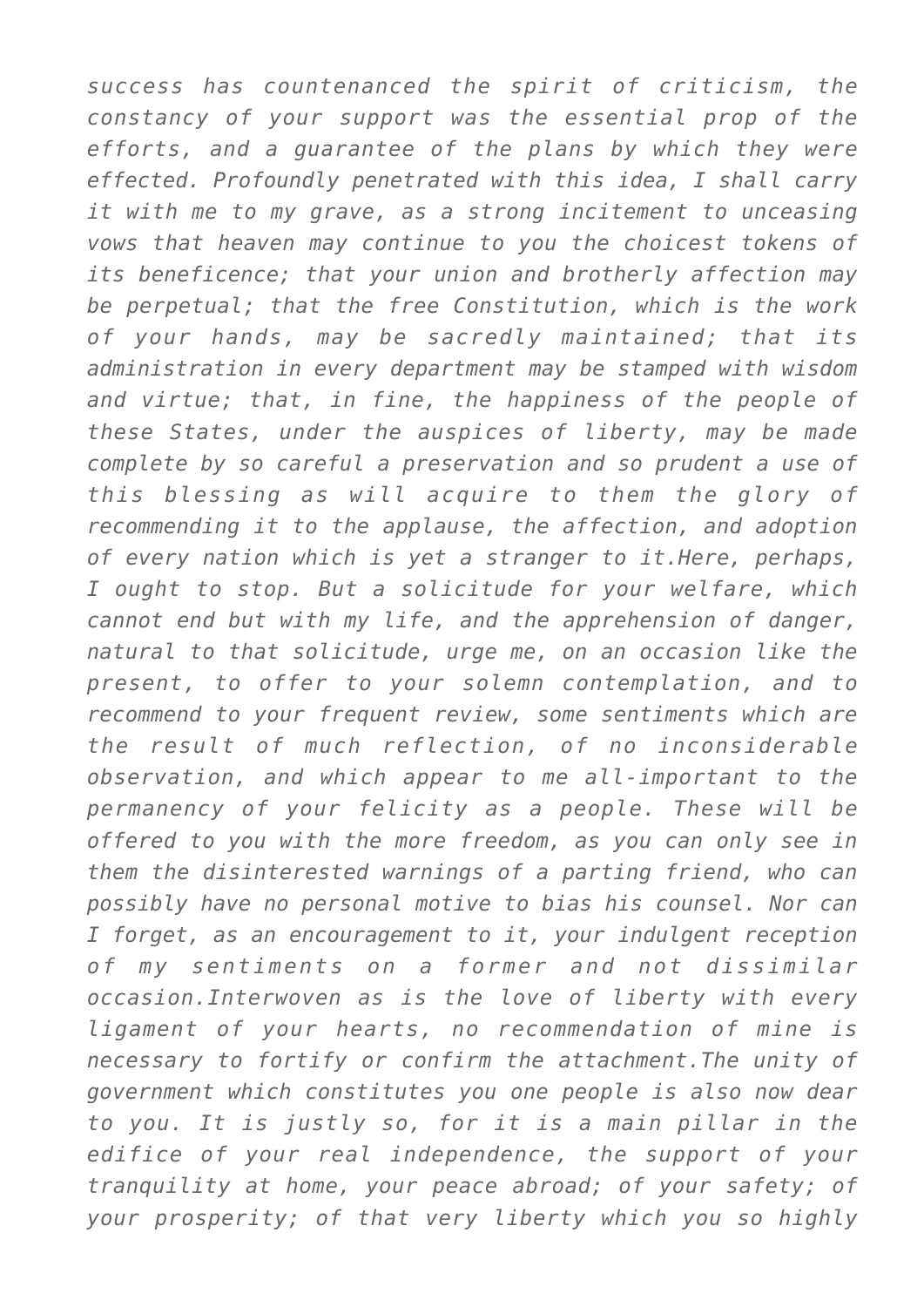*prize. But as it is easy to foresee that, from different causes and from different quarters, much pains will be taken, many artifices employed to weaken in your minds the conviction of this truth; as this is the point in your political fortress against which the batteries of internal and external enemies will be most constantly and actively (though often covertly and insidiously) directed, it is of infinite moment that you should properly estimate the immense value of your national union to your collective and individual happiness; that you should cherish a cordial, habitual, and immovable attachment to it; accustoming yourselves to think and speak of it as of the palladium of your political safety and prosperity; watching for its preservation with jealous anxiety; discountenancing whatever may suggest even a suspicion that it can in any event be abandoned; and indignantly frowning upon the first dawning of every attempt to alienate any portion of our country from the rest, or to enfeeble the sacred ties which now link together the various parts.For this you have every inducement of sympathy and interest. Citizens, by birth or choice, of a common country, that country has a right to concentrate your affections. The name of American, which belongs to you in your national capacity, must always exalt the just pride of patriotism more than any appellation derived from local discriminations. With slight shades of difference, you have the same religion, manners, habits, and political principles. You have in a common cause fought and triumphed together; the independence and liberty you possess are the work of joint counsels, and joint efforts of common dangers, sufferings, and successes.But these considerations, however powerfully they address themselves to your sensibility, are greatly outweighed by those which apply more immediately to your interest. Here every portion of our country finds the most commanding motives for carefully guarding and preserving the union of the whole.The North, in an unrestrained intercourse with the South, protected by the equal laws of a common government, finds in the productions of the latter great*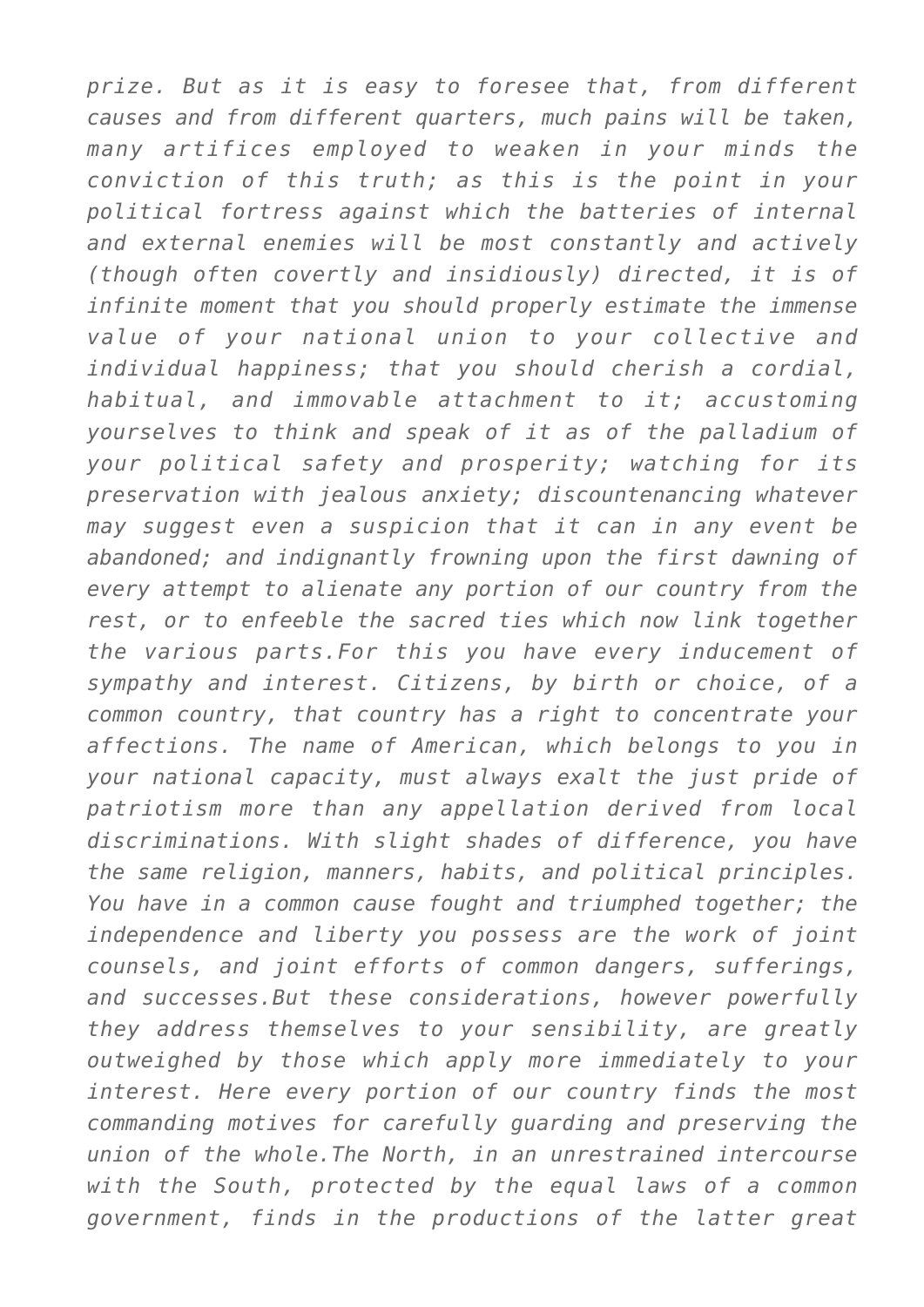*additional resources of maritime and commercial enterprise and precious materials of manufacturing industry. The South, in the same intercourse, benefiting by the agency of the North, sees its agriculture grow and its commerce expand. Turning partly into its own channels the seamen of the North, it finds its particular navigation invigorated; and, while it contributes, in different ways, to nourish and increase the general mass of the national navigation, it looks forward to the protection of a maritime strength, to which itself is unequally adapted. The East, in a like intercourse with the West, already finds, and in the progressive improvement of interior communications by land and water, will more and more find a valuable vent for the commodities which it brings from abroad, or manufactures at home. The West derives from the East supplies requisite to its growth and comfort, and, what is perhaps of still greater consequence, it must of necessity owe the secure enjoyment of indispensable outlets for its own productions to the weight, influence, and the future maritime strength of the Atlantic side of the Union, directed by an indissoluble community of interest as one nation. Any other tenure by which the West can hold this essential advantage, whether derived from its own separate strength, or from an apostate and unnatural connection with any foreign power, must be intrinsically precarious.While, then, every part of our country thus feels an immediate and particular interest in union, all the parts combined cannot fail to find in the united mass of means and efforts greater strength, greater resource, proportionably greater security from external danger, a less frequent interruption of their peace by foreign nations; and, what is of inestimable value, they must derive from union an exemption from those broils and wars between themselves, which so frequently afflict neighboring countries not tied together by the same governments, which their own rival ships alone would be sufficient to produce, but which opposite foreign alliances, attachments, and intrigues would stimulate and embitter. Hence, likewise, they will avoid the necessity of those overgrown military*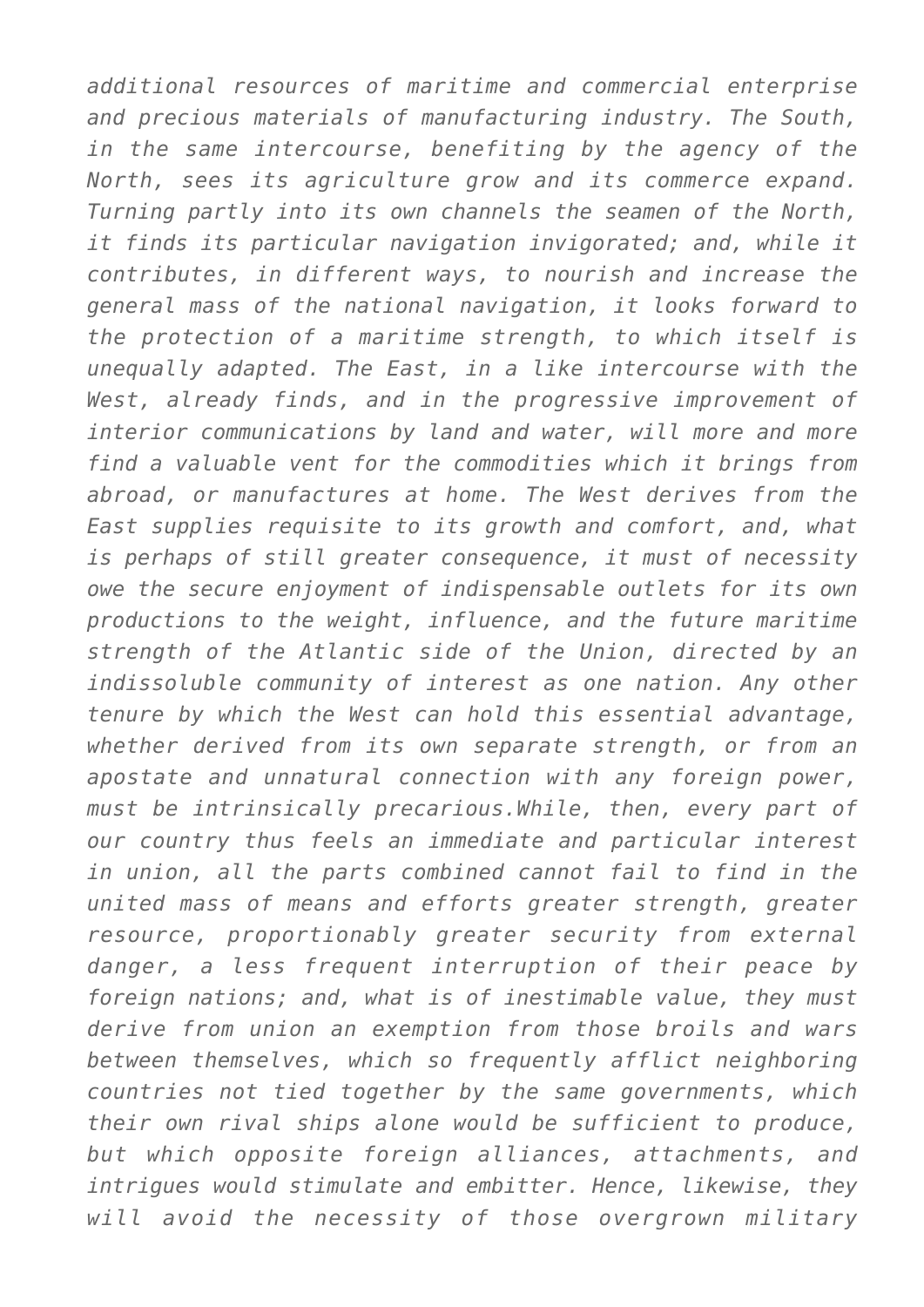*establishments which, under any form of government, are inauspicious to liberty, and which are to be regarded as particularly hostile to republican liberty. In this sense it is that your union ought to be considered as a main prop of your liberty, and that the love of the one ought to endear to you the preservation of the other.These considerations speak a persuasive language to every reflecting and virtuous mind, and exhibit the continuance of the Union as a primary object of patriotic desire. Is there a doubt whether a common government can embrace so large a sphere? Let experience solve it. To listen to mere speculation in such a case were criminal. We are authorized to hope that a proper organization of the whole with the auxiliary agency of governments for the respective subdivisions, will afford a happy issue to the experiment. It is well worth a fair and full experiment. With such powerful and obvious motives to union, affecting all parts of our country, while experience shall not have demonstrated its impracticability, there will always be reason to distrust the patriotism of those who in any quarter may endeavor to weaken its bands.In contemplating the causes which may disturb our Union, it occurs as matter of serious concern that any ground should have been furnished for characterizing parties by geographical discriminations, Northern and Southern, Atlantic and Western; whence designing men may endeavor to excite a belief that there is a real difference of local interests and views. One of the expedients of party to acquire influence within particular districts is to misrepresent the opinions and aims of other districts. You cannot shield yourselves too much against the jealousies and heartburnings which spring from these misrepresentations; they tend to render alien to each other those who ought to be bound together by fraternal affection. The inhabitants of our Western country have lately had a useful lesson on this head; they have seen, in the negotiation by the Executive, and in the unanimous ratification by the Senate, of the treaty with Spain, and in the universal satisfaction at that event, throughout the*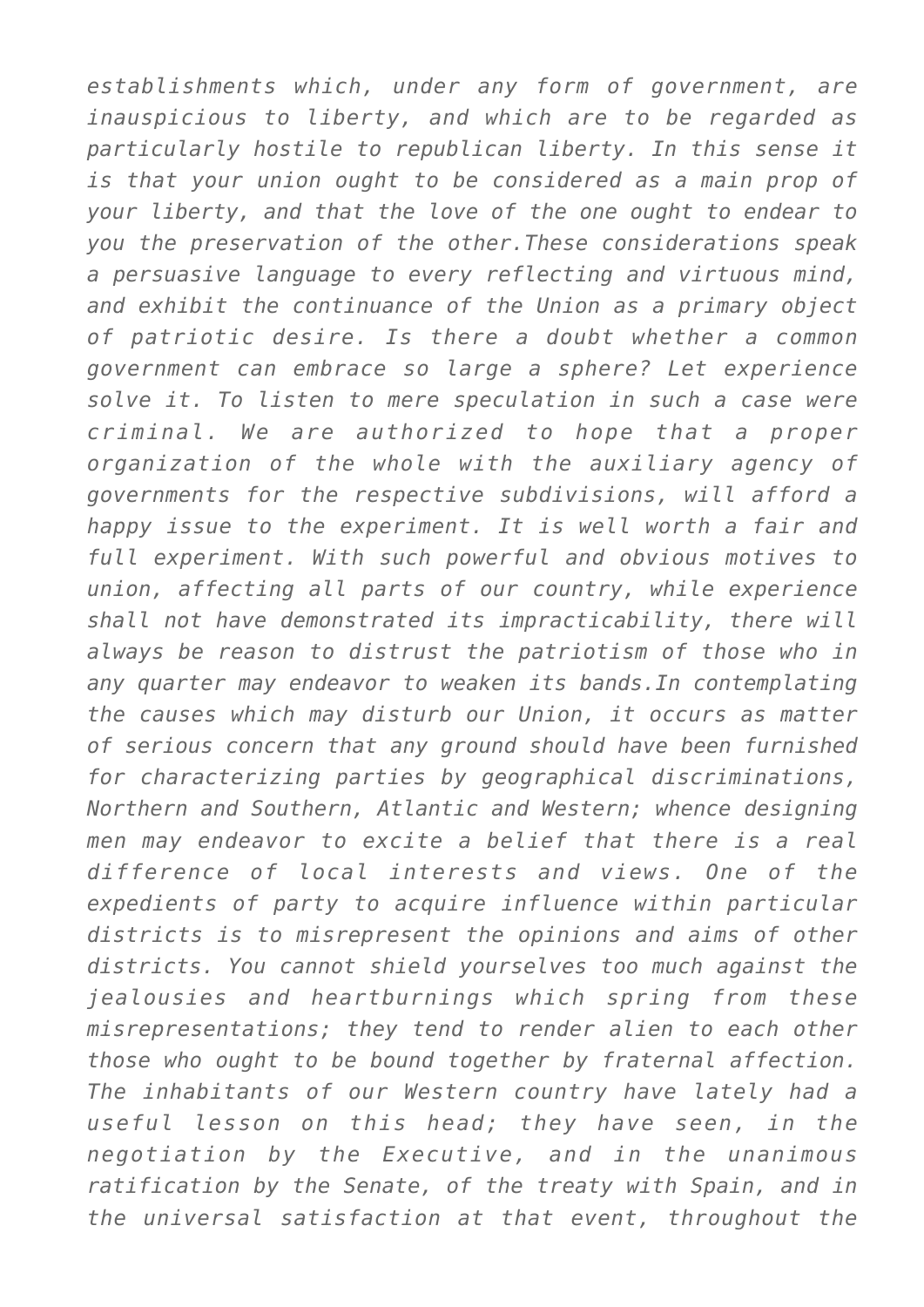*United States, a decisive proof how unfounded were the suspicions propagated among them of a policy in the General Government and in the Atlantic States unfriendly to their interests in regard to the Mississippi; they have been witnesses to the formation of two treaties, that with Great Britain, and that with Spain, which secure to them everything they could desire, in respect to our foreign relations, towards confirming their prosperity. Will it not be their wisdom to rely for the preservation of these advantages on the Union by which they were procured ? Will they not henceforth be deaf to those advisers, if such there are, who would sever them from their brethren and connect them with aliens?To the efficacy and permanency of your Union, a government for the whole is indispensable. No alliance, however strict, between the parts can be an adequate substitute; they must inevitably experience the infractions and interruptions which all alliances in all times have experienced. Sensible of this momentous truth, you have improved upon your first essay, by the adoption of a constitution of government better calculated than your former for an intimate union, and for the efficacious management of your common concerns. This government, the offspring of our own choice, uninfluenced and unawed, adopted upon full investigation and mature deliberation, completely free in its principles, in the distribution of its powers, uniting security with energy, and containing within itself a provision for its own amendment, has a just claim to your confidence and your support. Respect for its authority, compliance with its laws, acquiescence in its measures, are duties enjoined by the fundamental maxims of true liberty. The basis of our political systems is the right of the people to make and to alter their constitutions of government. But the Constitution which at any time exists, till changed by an explicit and authentic act of the whole people, is sacredly obligatory upon all. The very idea of the power and the right of the people to establish government presupposes the duty of every individual to obey the established government.All*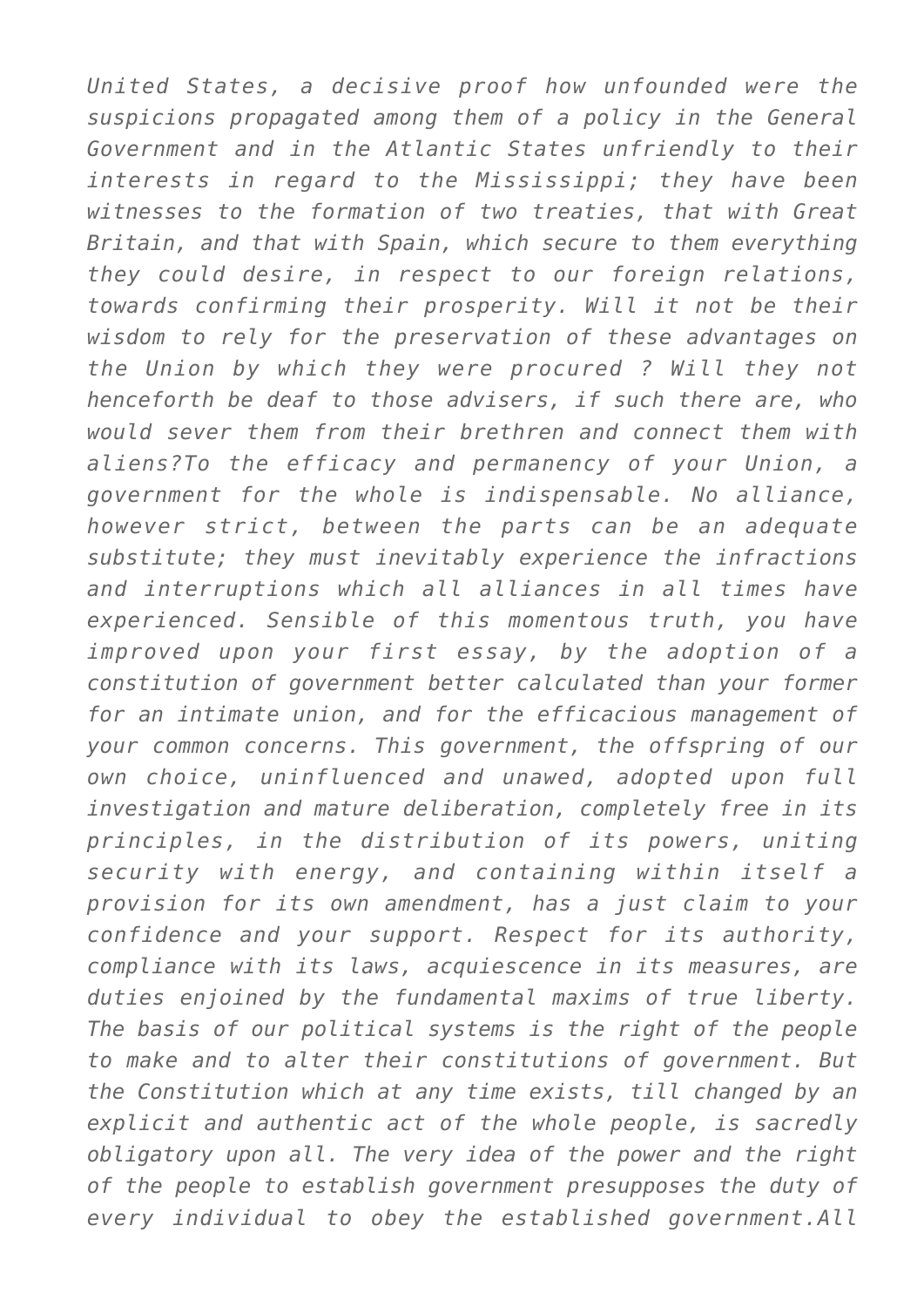*obstructions to the execution of the laws, all combinations and associations, under whatever plausible character, with the real design to direct, control, counteract, or awe the regular deliberation and action of the constituted authorities, are destructive of this fundamental principle, and of fatal tendency. They serve to organize faction, to give it an artificial and extraordinary force; to put, in the place of the delegated will of the nation the will of a party, often a small but artful and enterprising minority of the community; and, according to the alternate triumphs of different parties, to make the public administration the mirror of the ill-concerted and incongruous projects of faction, rather than the organ of consistent and wholesome plans digested by common counsels and modified by mutual interests.However combinations or associations of the above description may now and then answer popular ends, they are likely, in the course of time and things, to become potent engines, by which cunning, ambitious, and unprincipled men will be enabled to subvert the power of the people and to usurp for themselves the reins of government, destroying afterwards the very engines which have lifted them to unjust dominion.Towards the preservation of your government, and the permanency of your present happy state, it is requisite, not only that you steadily discountenance irregular oppositions to its acknowledged authority, but also that you resist with care the spirit of innovation upon its principles, however specious the pretexts.One method of assault may be to effect, in the forms of the Constitution, alterations which will impair the energy of the system, and thus to undermine what cannot be directly overthrown. In all the changes to which you may be invited, remember that time and habit are at least as necessary to fix the true character of governments as of other human institutions; that experience is the surest standard by which to test the real tendency of the existing constitution of a country; that facility in changes, upon the credit of mere hypothesis and opinion, exposes to perpetual change, from the endless variety of hypothesis and opinion;*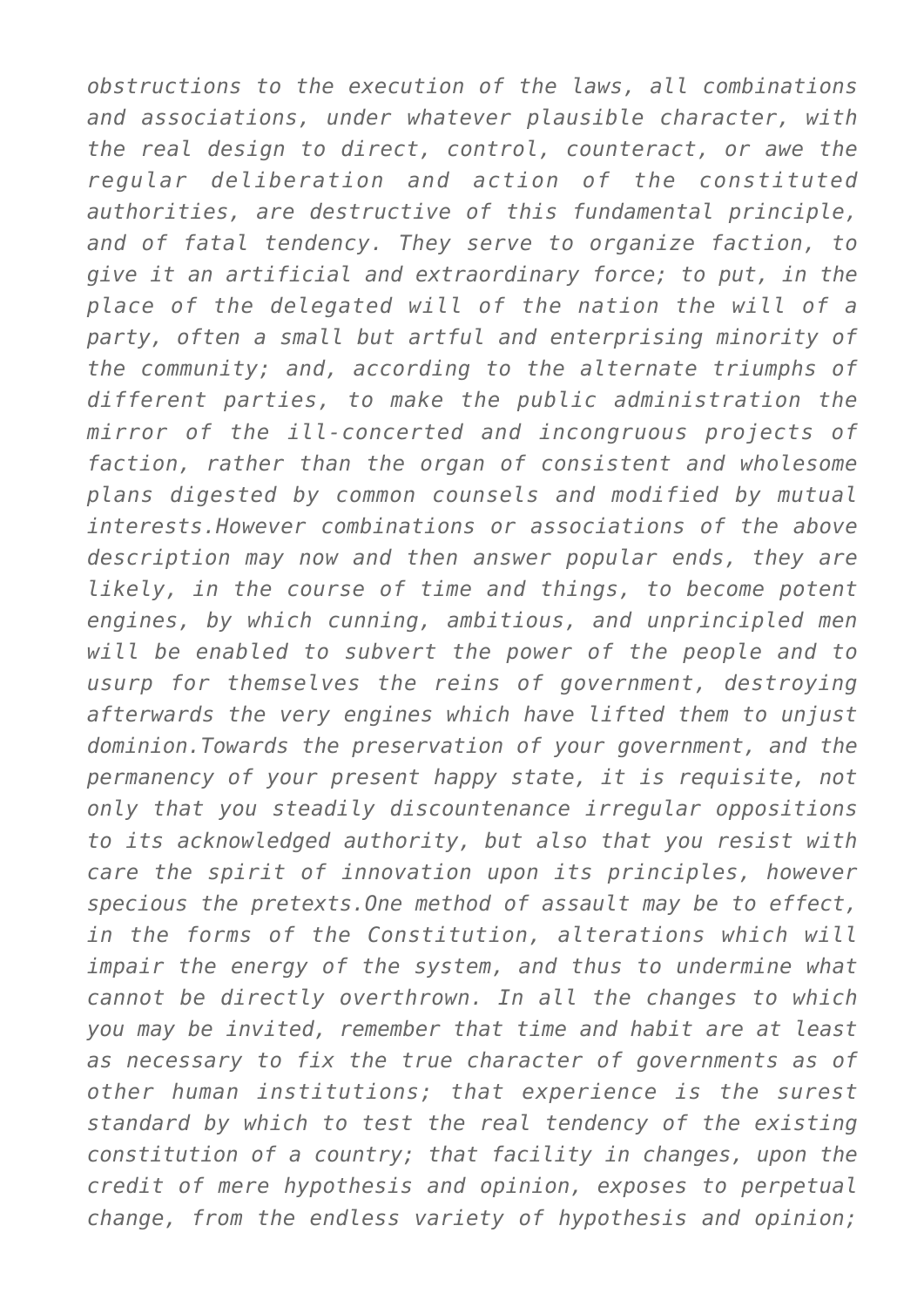*and remember, especially, that for the efficient management of your common interests, in a country so extensive as ours, a government of as much vigor as is consistent with the perfect security of liberty is indispensable. Liberty itself will find in such a government, with powers properly distributed and adjusted, its surest guardian. It is, indeed, little else than a name, where the government is too feeble to withstand the enterprises of faction, to confine each member of the society within the limits prescribed by the laws, and to maintain all in the secure and tranquil enjoyment of the rights of person and property.I have already intimated to you the danger of parties in the State, with particular reference to the founding of them on geographical discriminations. Let me now take a more comprehensive view, and warn you in the most solemn manner against the baneful effects of the spirit of party generally.This spirit, unfortunately, is inseparable from our nature, having its root in the strongest passions of the human mind. It exists under different shapes in all governments, more or less stifled, controlled, or repressed; but, in those of the popular form, it is seen in its greatest rankness, and is truly their worst enemy.The alternate domination of one faction over another, sharpened by the spirit of revenge, natural to party dissension, which in different ages and countries has perpetrated the most horrid enormities, is itself a frightful despotism. But this leads at length to a more formal and permanent despotism. The disorders and miseries which result gradually incline the minds of men to seek security and repose in the absolute power of an individual; and sooner or later the chief of some prevailing faction, more able or more fortunate than his competitors, turns this disposition to the purposes of his own elevation, on the ruins of public liberty.Without looking forward to an extremity of this kind (which nevertheless ought not to be entirely out of sight), the common and continual mischiefs of the spirit of party are sufficient to make it the interest and duty of a wise people to discourage and restrain it.*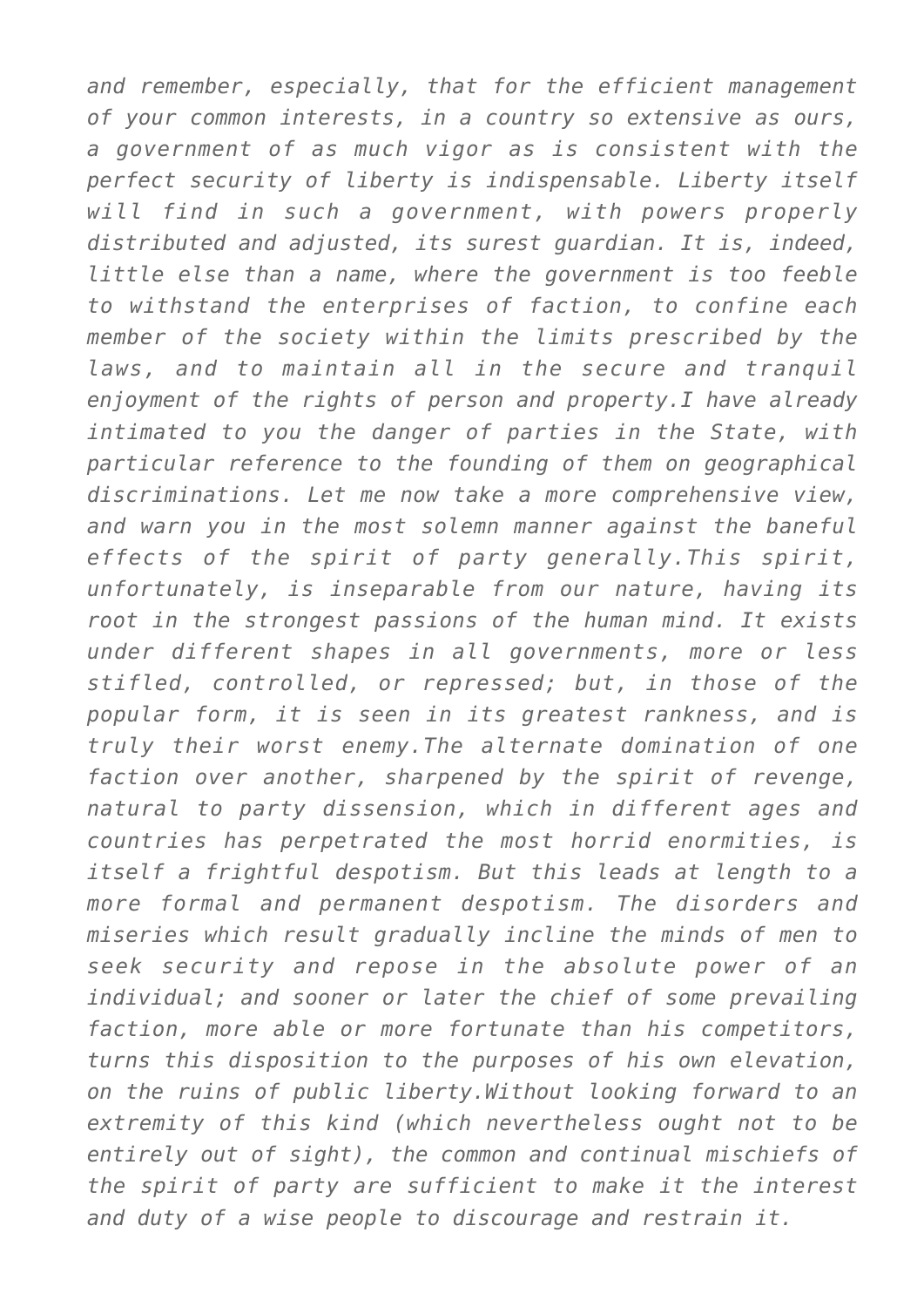*It serves always to distract the public councils and enfeeble the public administration. It agitates the community with ill-founded jealousies and false alarms, kindles the animosity of one part against another, foments occasionally riot and insurrection. It opens the door to foreign influence and corruption, which finds a facilitated access to the government itself through the channels of party passions. Thus the policy and the will of one country are subjected to the policy and will of another.There is an opinion that parties in free countries are useful checks upon the administration of the government and serve to keep alive the spirit of liberty. This within certain limits is probably true; and in governments of a monarchical cast, patriotism may look with indulgence, if not with favor, upon the spirit of party. But in those of the popular character, in governments purely elective, it is a spirit not to be encouraged. From their natural tendency, it is certain there will always be enough of that spirit for every salutary purpose. And there being constant danger of excess, the effort ought to be by force of public opinion, to mitigate and assuage it. A fire not to be quenched, it demands a uniform vigilance to prevent its bursting into a flame, lest, instead of warming, it should consume.It is important, likewise, that the habits of thinking in a free country should inspire caution in those entrusted with its administration, to confine themselves within their respective constitutional spheres, avoiding in the exercise of the powers of one department to encroach upon another. The spirit of encroachment tends to consolidate the powers of all the departments in one, and thus to create, whatever the form of government, a real despotism. A just estimate of that love of power, and proneness to abuse it, which predominates in the human heart, is sufficient to satisfy us of the truth of this position. The necessity of reciprocal checks in the exercise of political power, by dividing and distributing it into different depositaries, and constituting each the guardian of the public weal against invasions by the others, has been*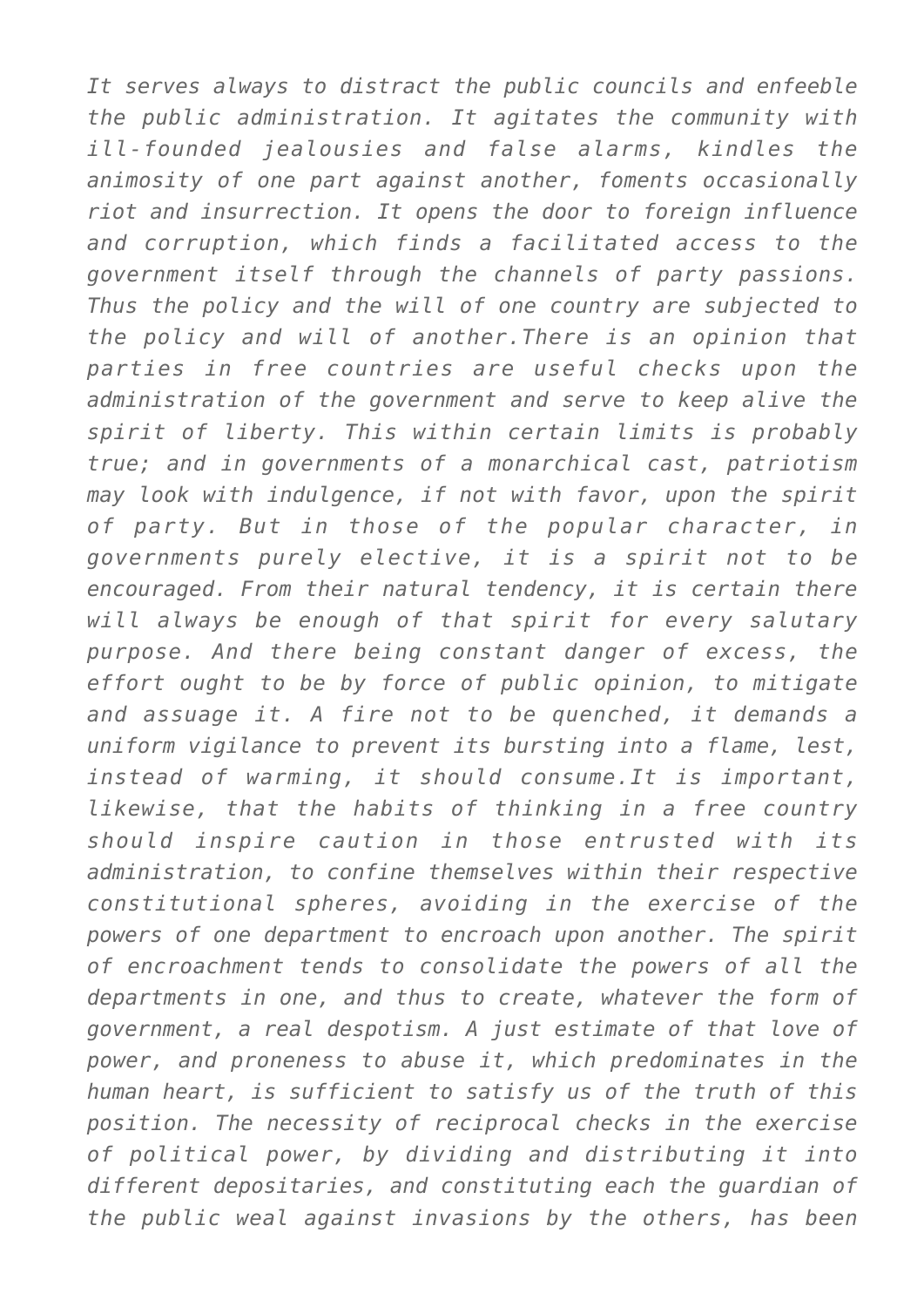*evinced by experiments ancient and modern; some of them in our country and under our own eyes. To preserve them must be as necessary as to institute them. If, in the opinion of the people, the distribution or modification of the constitutional powers be in any particular wrong, let it be corrected by an amendment in the way which the Constitution designates. But let there be no change by usurpation; for though this, in one instance, may be the instrument of good, it is the customary weapon by which free governments are destroyed. The precedent must always greatly overbalance in permanent evil any partial or transient benefit, which the use can at any time yield.Of all the dispositions and habits which lead to political prosperity, religion and morality are indispensable supports. In vain would that man claim the tribute of patriotism, who should labor to subvert these great pillars of human happiness, these firmest props of the duties of men and citizens. The mere politician, equally with the pious man, ought to respect and to cherish them. A volume could not trace all their connections with private and public felicity. Let it simply be asked: Where is the security for property, for reputation, for life, if the sense of religious obligation desert the oaths which are the instruments of investigation in courts of justice ? And let us with caution indulge the supposition that morality can be maintained without religion. Whatever may be conceded to the influence of refined education on minds of peculiar structure, reason and experience both forbid us to expect that national morality can prevail in exclusion of religious principle.It is substantially true that virtue or morality is a necessary spring of popular government. The rule, indeed, extends with more or less force to every species of free government. Who that is a sincere friend to it can look with indifference upon attempts to shake the foundation of the fabric?Promote then, as an object of primary importance, institutions for the general diffusion of knowledge. In proportion as the structure of a government gives force to public opinion, it is essential that public opinion should be enlightened.As a*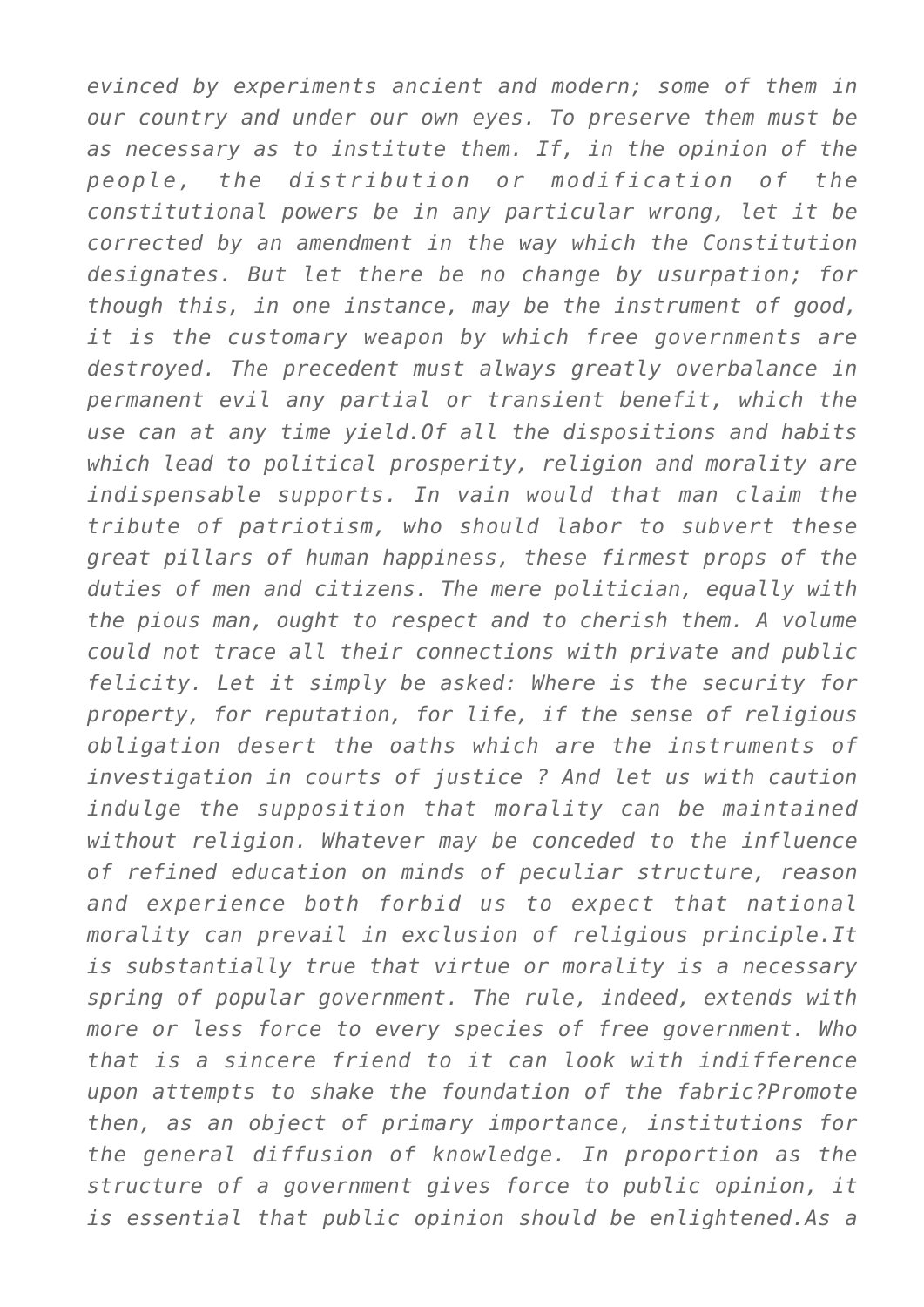*very important source of strength and security, cherish public credit. One method of preserving it is to use it as sparingly as possible, avoiding occasions of expense by cultivating peace, but remembering also that timely disbursements to prepare for danger frequently prevent much greater disbursements to repel it, avoiding likewise the accumulation of debt, not only by shunning occasions of expense, but by vigorous exertion in time of peace to discharge the debts which unavoidable wars may have occasioned, not ungenerously throwing upon posterity the burden which we ourselves ought to bear. The execution of these maxims belongs to your representatives, but it is necessary that public opinion should co-operate. To facilitate to them the performance of their duty, it is essential that you should practically bear in mind that towards the payment of debts there must be revenue; that to have revenue there must be taxes; that no taxes can be devised which are not more or less inconvenient and unpleasant; that the intrinsic embarrassment, inseparable from the selection of the proper objects (which is always a choice of difficulties), ought to be a decisive motive for a candid construction of the conduct of the government in making it, and for a spirit of acquiescence in the measures for obtaining revenue, which the public exigencies may at any time dictate.Observe good faith and justice towards all nations; cultivate peace and harmony with all. Religion and morality enjoin this conduct; and can it be, that good policy does not equally enjoin it â€*" It will be worthy of a free, *enlightened, and at no distant period, a great nation, to give to mankind the magnanimous and too novel example of a people always guided by an exalted justice and benevolence. Who can doubt that, in the course of time and things, the fruits of such a plan would richly repay any temporary advantages which might be lost by a steady adherence to it ? Can it be that Providence has not connected the permanent felicity of a nation with its virtue ? The experiment, at least, is recommended by every sentiment which ennobles human*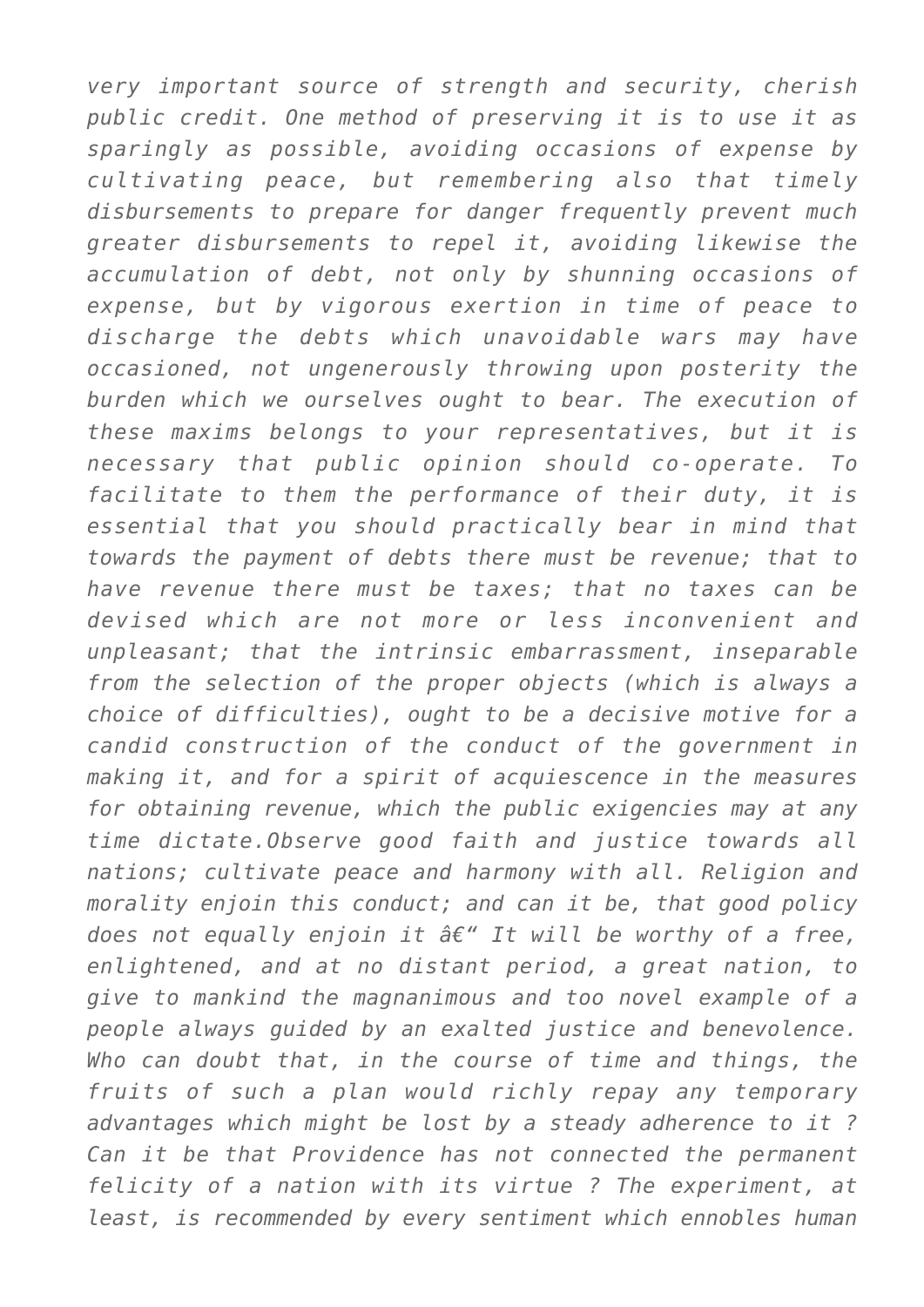*nature. Alas! is it rendered impossible by its vices?In the execution of such a plan, nothing is more essential than that permanent, inveterate antipathies against particular nations, and passionate attachments for others, should be excluded; and that, in place of them, just and amicable feelings towards all should be cultivated. The nation which indulges towards another a habitual hatred or a habitual fondness is in some degree a slave. It is a slave to its animosity or to its affection, either of which is sufficient to lead it astray from its duty and its interest. Antipathy in one nation against another disposes each more readily to offer insult and injury, to lay hold of slight causes of umbrage, and to be haughty and intractable, when accidental or trifling occasions of dispute occur. Hence, frequent collisions, obstinate, envenomed, and bloody contests. The nation, prompted by ill-will and resentment, sometimes impels to war the government, contrary to the best calculations of policy. The government sometimes participates in the national propensity, and adopts through passion what reason would reject; at other times it makes the animosity of the nation subservient to projects of hostility instigated by pride, ambition, and other sinister and pernicious motives. The peace often, sometimes perhaps the liberty, of nations, has been the victim.So likewise, a passionate attachment of one nation for another produces a variety of evils. Sympathy for the favorite nation, facilitating the illusion of an imaginary common interest in cases where no real common interest exists, and infusing into one the enmities of the other, betrays the former into a participation in the quarrels and wars of the latter without adequate inducement or justification. It leads also to concessions to the favorite nation of privileges denied to others which is apt doubly to injure the nation making the concessions; by unnecessarily parting with what ought to have been retained, and by exciting jealousy, ill-will, and a disposition to retaliate, in the parties from whom equal privileges are withheld. And it gives to ambitious, corrupted, or deluded*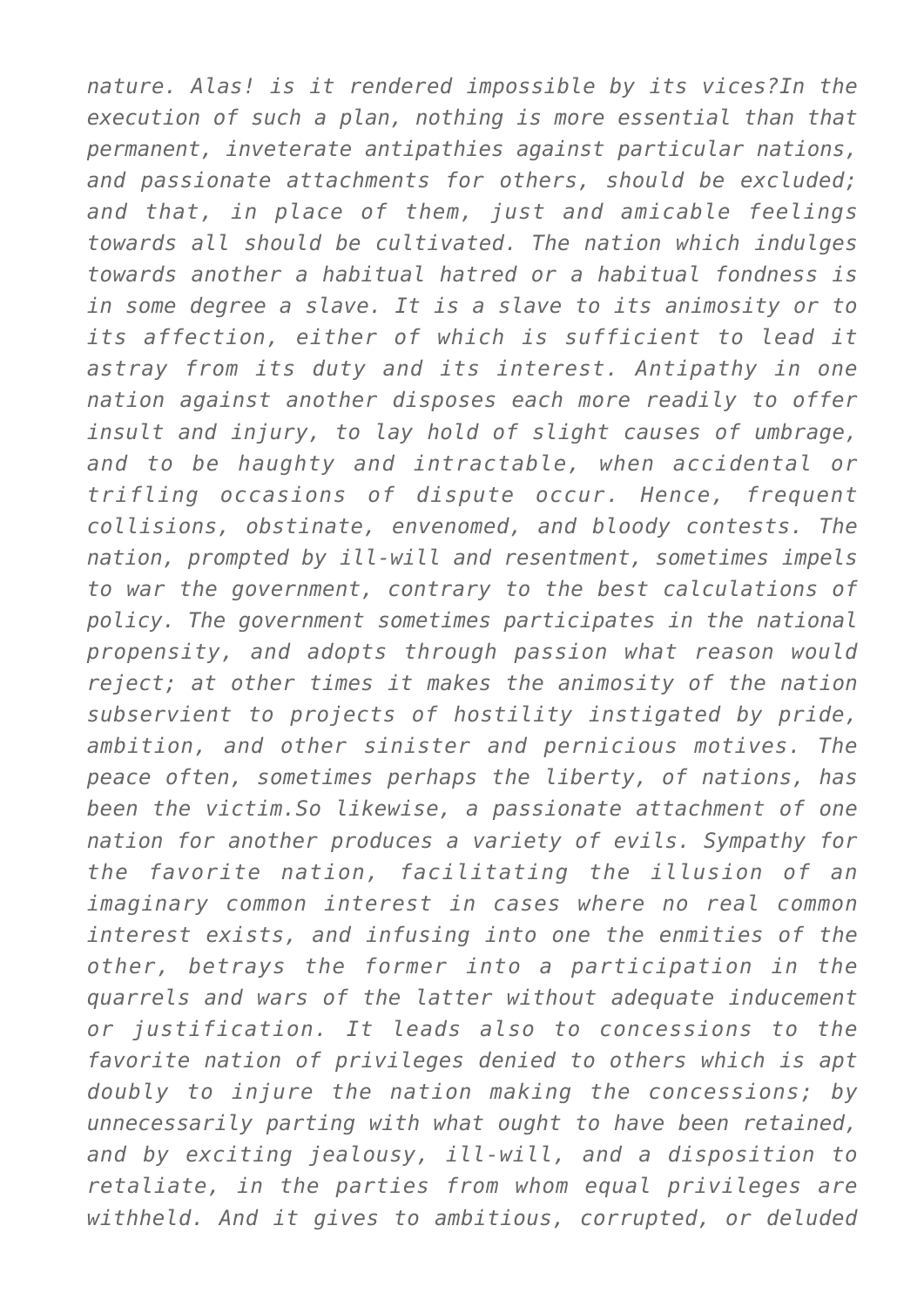*citizens (who devote themselves to the favorite nation), facility to betray or sacrifice the interests of their own country, without odium, sometimes even with popularity; gilding, with the appearances of a virtuous sense of obligation, a commendable deference for public opinion, or a laudable zeal for public good, the base or foolish compliances of ambition, corruption, or infatuation.As avenues to foreign influence in innumerable ways, such attachments are particularly alarming to the truly enlightened and independent patriot. How many opportunities do they afford to tamper with domestic factions, to practice the arts of seduction, to mislead public opinion, to influence or awe the public councils. Such an attachment of a small or weak towards a great and powerful nation dooms the former to be the satellite of the latter.Against the insidious wiles of foreign influence (I conjure you to believe me, fellow-citizens) the jealousy of a free people ought to be constantly awake, since history and experience prove that foreign influence is one of the most baneful foes of republican government. But that jealousy to be useful must be impartial; else it becomes the instrument of the very influence to be avoided, instead of a defense against it. Excessive partiality for one foreign nation and excessive dislike of another cause those whom they actuate to see danger only on one side, and serve to veil and even second the arts of influence on the other. Real patriots who may resist the intrigues of the favorite are liable to become suspected and odious, while its tools and dupes usurp the applause and confidence of the people, to surrender their interests.The great rule of conduct for us in regard to foreign nations is in extending our commercial relations, to have with them as little political connection as possible. So far as we have already formed engagements, let them be fulfilled with perfect good faith. Here let us stop. Europe has a set of primary interests which to us have none; or a very remote relation. Hence she must be engaged in frequent controversies, the causes of which are essentially foreign to*